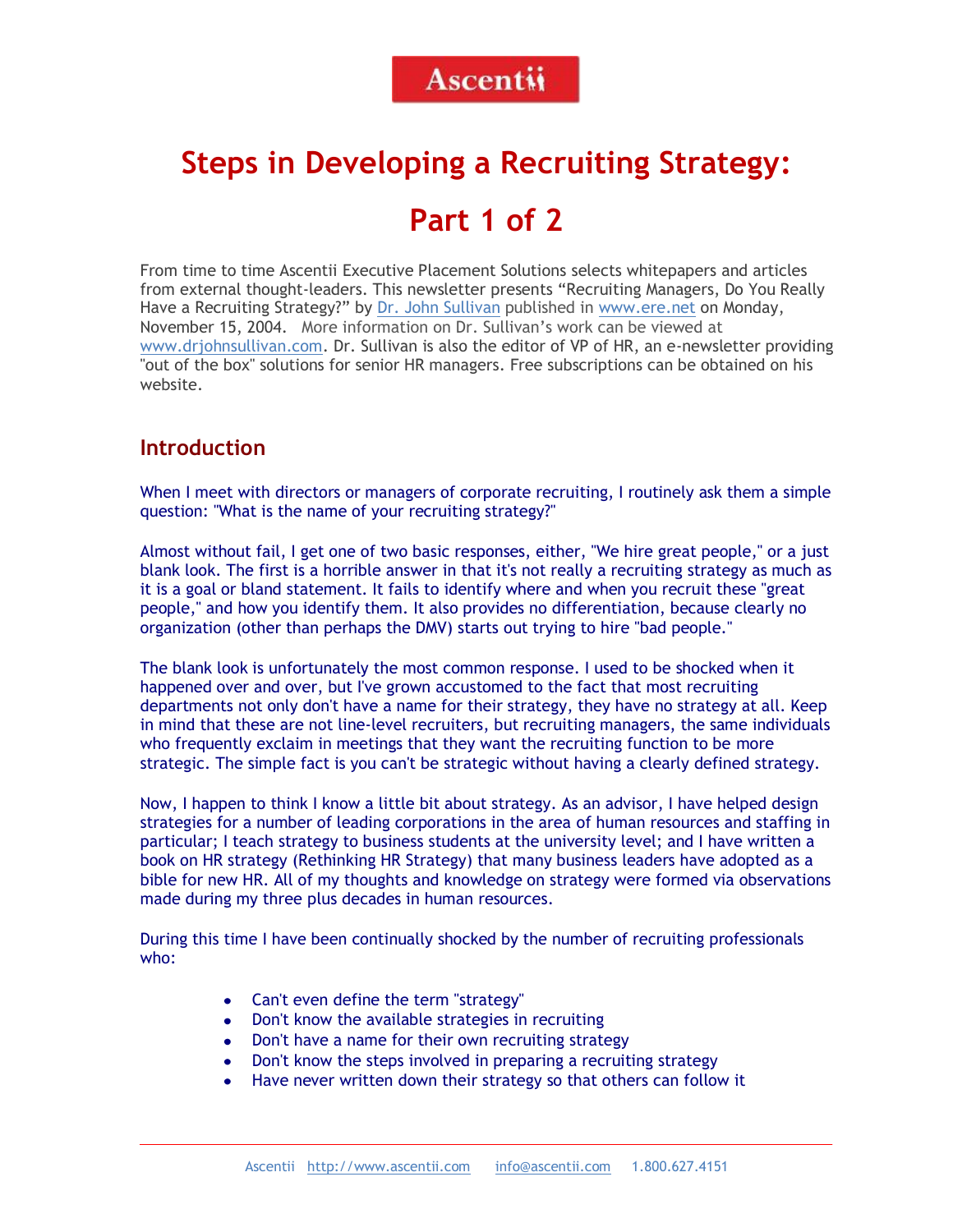- Have never compared their strategy in recruiting to their competitors'  $\bullet$ recruiting strategies in order to ensure that theirs is superior
- $\bullet$ Have never integrated their strategy with their recruiter selection, budgeting, and time allocation processes
- Make no attempt to measure the effectiveness of their recruiting strategy  $\bullet$

#### **What Exactly Is a Strategy?**

The basic premise of having a clearly defined strategy is that by focusing your efforts and looking at the big picture, the recruiting function is more likely to meet its stated goals and have a significantly larger economic impact on the business.

Having a clearly defined strategy sets up an architecture to focus your efforts and planning beyond basic tactical recruiting and towards establishing a competitive advantage in recruiting. The strategy focuses the actions of a recruiting department, telling everyone what to concentrate on and what is unimportant. It further drives whom you hire as recruiters and how you allocate your budget and your time.

Academic definition of strategy: "The plans made or the actions taken in an effort to help the organization fulfill its intended purpose."

From a practical standpoint, being strategic includes these elements:

- Establishing a competitive advantage. The primary goal of a strategy is to  $\bullet$ drive actions that gain your firm a sustainable competitive advantage in your industry. It demands an ongoing competitive analysis of major "talent competitors" and adjusting of strategy to keep competitors from mirroring or one-upping current recruiting efforts.
- Demonstrating economic impact. Strategic impact is measured in profit, stock  $\bullet$ value, return on investment (ROI), increased revenue, higher market share and increased margins.
- Company-wide impact. Strategic departments have a measurable, company- $\bullet$ wide impact, well outside their function.
- $\bullet$ Big picture approach. Strategic means taking a big picture approach. It's global and it looks beyond the current boundaries of business practice. It does not deal with day-to-day issues (operations).
- Future focused. Strategic functions are future focused. They anticipate and  $\bullet$ prepare for a range of possible occurrences. They rely on extensive information gathering and forecasting of the business environment.
- Continually evolving. Being strategic means continually evolving and reacting  $\bullet$ to any change in the environment. It requires you be proactive and aggressive. If requires that you seek out problems and opportunities.
- Data driven. Strategic functions rely heavily on the analysis of data and the  $\bullet$ measurement of outcomes.
- $\bullet$ A way of thinking. Being strategic is as much a way of thinking as it is a way of managing.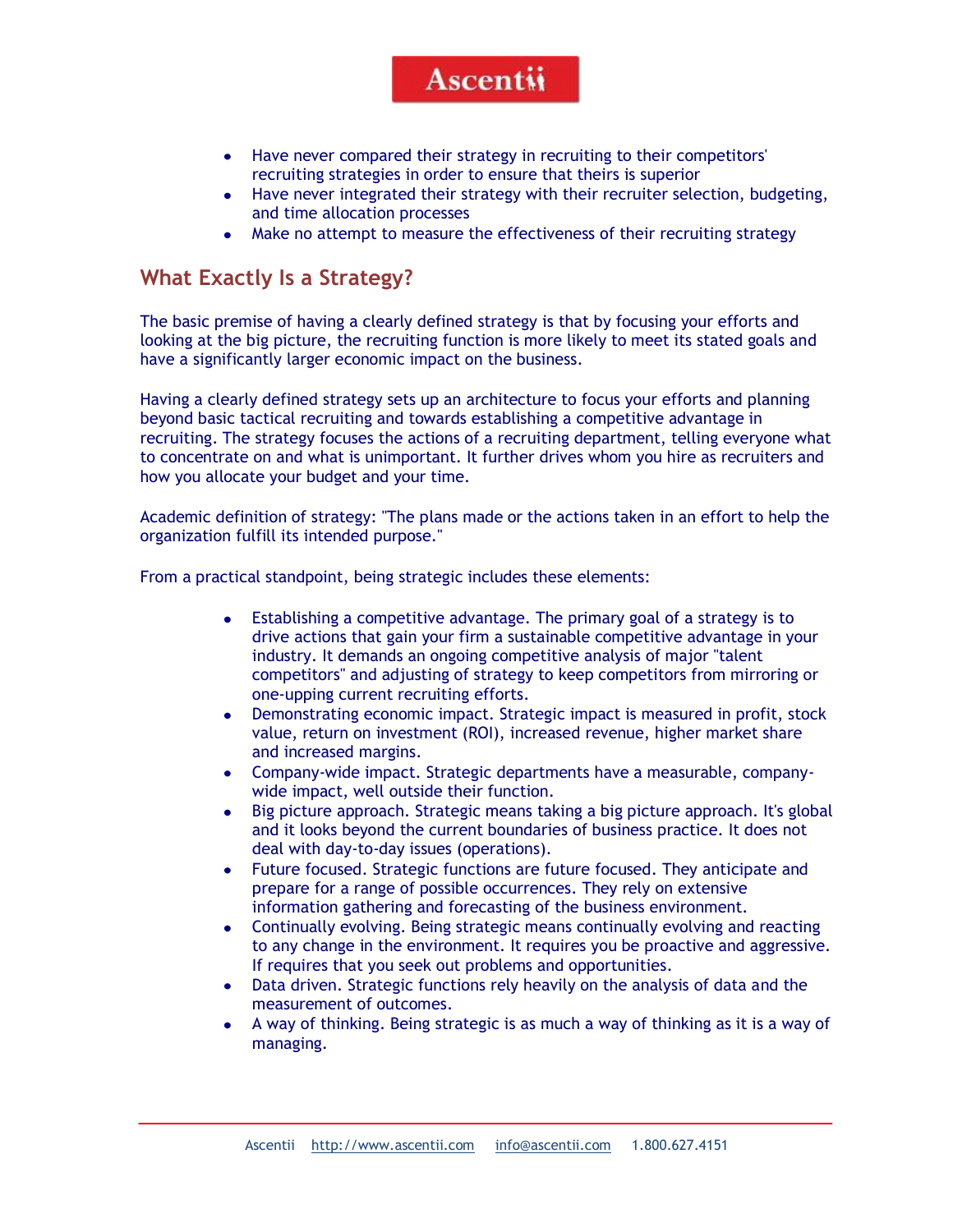#### **What Are the Available Recruiting Strategies?**

As I mentioned earlier, most firms don't have a documented or formal recruiting strategy. There are notable exceptions, such as Southwest Airlines, which is famous for hiring personality and training for skill. Microsoft is famous for hiring "brains," intellectuals with a proven ability to solve complex logical problems that may or may not have experience in technology. Google seeks out candidates that think outside the box, not necessary how to accomplish something, but rather what all the possibilities are. These are all well-known, oversimplified examples of corporate strategies, but they serve to illustrate the fact that leading companies have strategies that are completely differentiated from others.

In fact, strategies cannot be defined with a single word. Recruiting strategies are complex and may contain up to 12 distinct elements. The 12 elements of a recruiting strategy are listed below. In order to develop a complete recruiting strategy must select one or more items from each of the twelve elements. Those elements include:

- The primary goals of recruiting  $\bullet$
- The prioritization of jobs
- The performance level to target  $\bullet$
- $\bullet$ The experience level to target
- The employment status of the candidate to target
- When to search
- Where to search
- $\bullet$ Who does the recruiting
- $\bullet$ Primary sourcing tools
- What skills to assess
- How to assess skills
- Primary selling points to offer

### **An Example of a Comprehensive Recruiting Strategy Description**

Comprehensive recruiting strategies cannot be accurately covered in with a single word or even a simple phrase. Before you can put a name on your strategy, you first need to make a variety of decisions within each of the 12 different strategy elements.

The net result is a strategy that might, for example, sound something like this:

An external, hire-to-learn strategy targeting top performers: Our strategy is a skill-building, "hire to learn" strategy focusing on hiring experienced top performers (who are currently employed by competitors) into pre-identified key jobs. Our strategy employs a pre-need, external "within the industry" search that primarily utilizes sourcing and recruiting specialists. A branding strategy and employee referral program are utilized to attract candidates. Candidates are selected primarily through interviews that screen candidates for preidentified corporate competencies. The primary "candidates selling" approach is a great culture and proven learning and growth opportunities.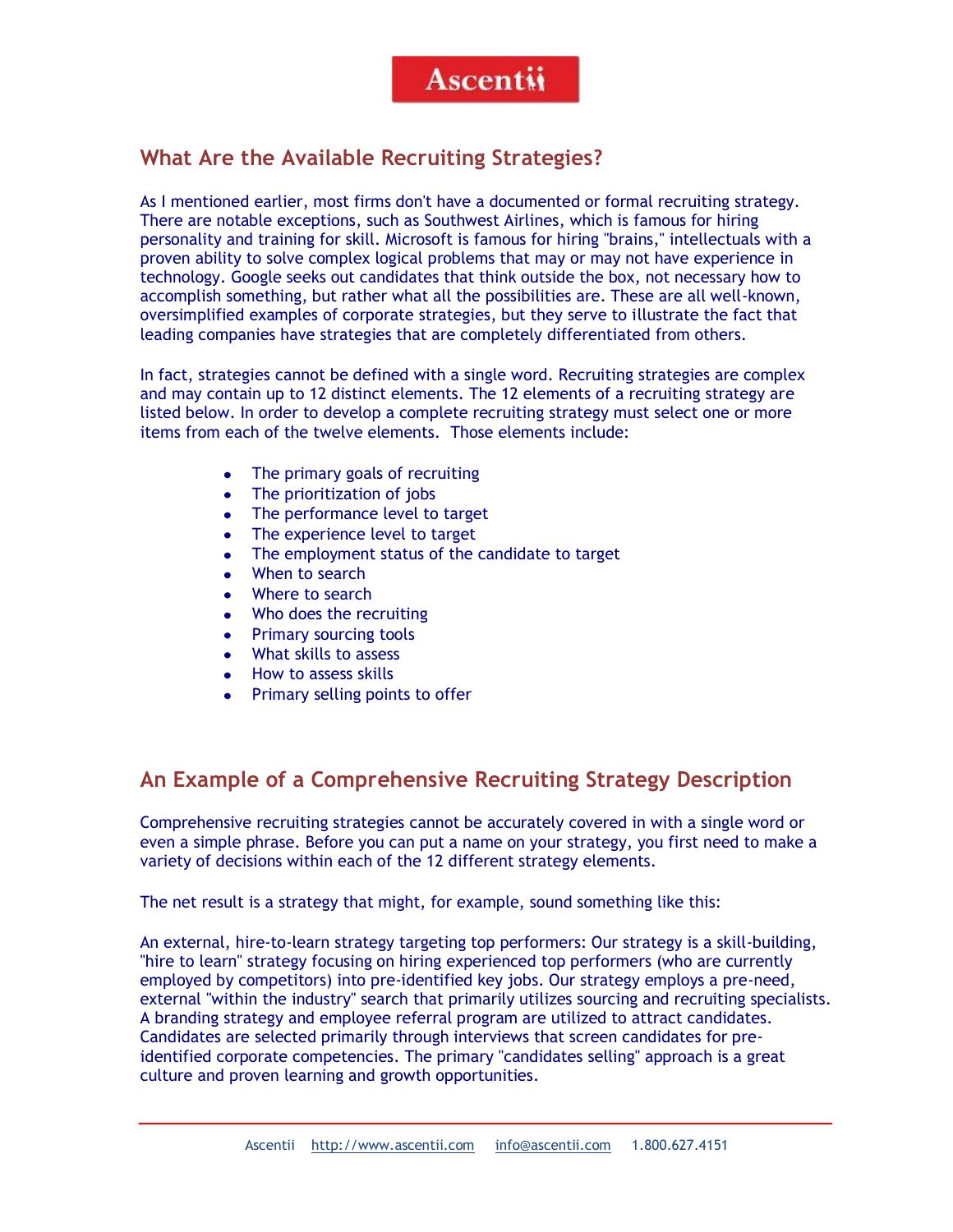### **The 12 Essential Elements of a Comprehensive Recruiting Strategy**

**1. What are your primary goals? (Why hire?)**

The first element of recruiting strategy is to determine "why" you are hiring outside people. First, you must determine your firm's business goals and then what recruiting can do to contribute to each of them.

Some of the more common business reasons for hiring include:

- Replacements for turnover
- Current or future business expansion
- Upsizing the caliber of talent because top talent has become available
- Limiting the talent available in the market in order to hurt a competitor's ability to staff adequately
- Learning from other firms
- Increasing the capability of your firm by adding new skill sets

Which of these focus areas you select is important because each requires that you direct your recruiting efforts in a different way. For example, if you are hiring for geographic expansion, you will need to implement a strategy that allows you to enter new geographic regions -- as opposed to hiring to hurt, where you need to focus on hiring away key talent directly from competitors.

#### **2. Prioritization of Jobs**

No recruiting function has enough resources to fill every position immediately with the top quality hire. As a result, your recruiting strategy needs to include a prioritization element.

- Priority can be assigned in the following ways:
- Hire all jobs equally with the same priority
- Focus on key strategic business units
- Focus on key jobs
- Focus on key or powerful managers

#### **3. Performance Level to Target**

Recruiting top performers requires a different strategy and set of tools than recruiting average performers. As a result, you must first determine what level of performance you are primarily targeting before you determine the other elements of your recruiting strategy.

Performance targets include:

- "Butts in chairs" (hire the cheapest candidates with adequate skills in all jobs)
- Focus on average performers in all jobs
- Focus on top performers in all jobs
- Focus on top performers just in key jobs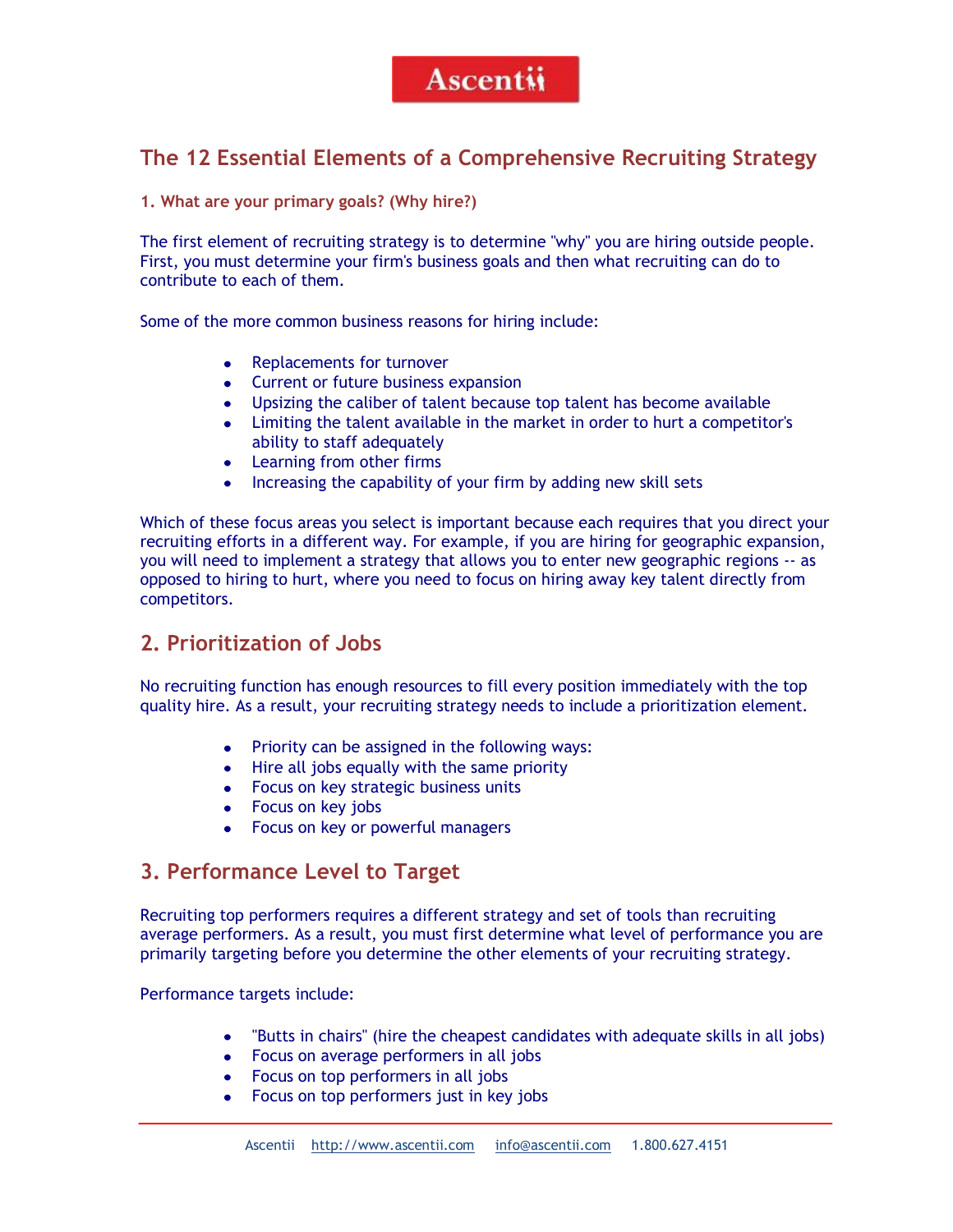### **4. Experience Level to Target**

Some employment strategies require you to take the long-term approach and develop your own talent, while other approaches target bringing in experienced talent for immediate help or to bring in new skills.

Experience target ranges include:

- Inexperienced talent that can be trained
- Temporary and contract labor that can be converted
- Hire at the bottom and promote within
- $\bullet$ Undergraduate college hires (interns, Internet and on-campus hires)
- $\bullet$ Postgraduate hires
- Experienced hires  $\bullet$

#### **5. Category of Candidate to Target**

Whether you target active or passive candidates has a tremendous impact on both the quality of hire and the difficulty of getting an acceptance.

Active candidates (the easiest candidates to attract):

- Unemployed candidates
- Currently employed but frustrated in their current job
- Passive candidates (These are individuals who are currently employed and not  $\bullet$ actively seeking employment. They represent over 80% of potential candidates, but they are the hardest to attract.):
- Focus on currently employed average or above average performers  $\bullet$
- Focus on currently employed top performers
- $\bullet$ Diverse candidates:
- Diverse candidates defined by using EEOC standards  $\bullet$
- Diverse "thinkers" using a global standard  $\bullet$
- Magnet hires (Target magnet hires who are well-known individuals who,  $\bullet$ because of their notoriety, by themselves help to attract others.):
- Magnet hires from within the industry
- Magnet hires from outside the industry

#### **6. When to Begin Searching for Candidates**

Most firms begin a search once a requisition has been created. But there are a multitude of approaches available:

- Begin recruiting when an opening occurs
- Continuous search (evergreen jobs where there is a constant need)  $\bullet$
- $\bullet$ Begin before an opening occurs (pre-need hiring can be done to build a talent pool or to build a relationship over time, in order to increase applications and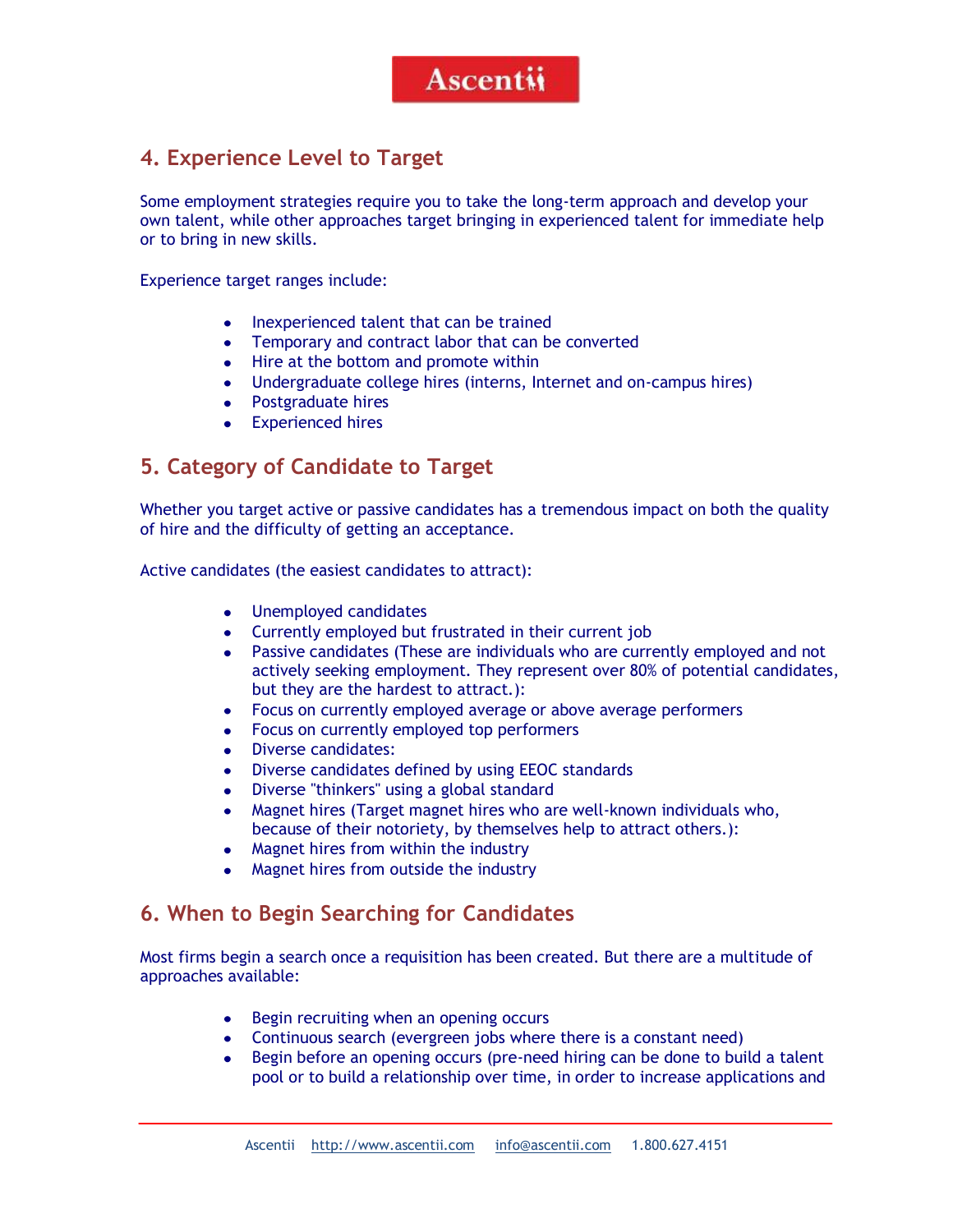offer acceptance rates from employed individuals and top performer candidates)

### **7. Where to Look for Candidates**

There are three sub-categories within the "where" element. They include:

Internal versus external:

- $\bullet$ Focus on all internal candidates (laterals or promotions)
- Settle on a fixed ratio of internal to external hires  $\bullet$
- Hire primarily from college campuses
- Hire primarily from external sources
- Inside or outside the industry:
- Target within the industry only
- A fixed proportion outside the industry  $\bullet$
- Geographic focus:
- Local commuting area only
- Within the region
- Within the U.S.
- A truly global search

#### **8. Who Does the Recruiting?**

There are two sub-categories under this element. They include: Internally, who is responsible for recruiting?

- Generalists do most recruiting.
- Primarily internal recruiters working in HR
- Separate sourcing and recruiting efforts within a centralized recruiting function
- A mix of corporate and contract recruiters that work internally
- Line managers do most recruiting.
- Employees contribute significantly to recruiting through a heavy emphasis on  $\bullet$ employee referrals.

Utilizing external recruiters:

- Utilize external recruiting agencies mostly at the very top or bottom jobs
- Third-party recruiters are utilized only for hard-to-fill or key jobs
- Primarily utilize external recruiting agencies
- Outsource the entire recruiting function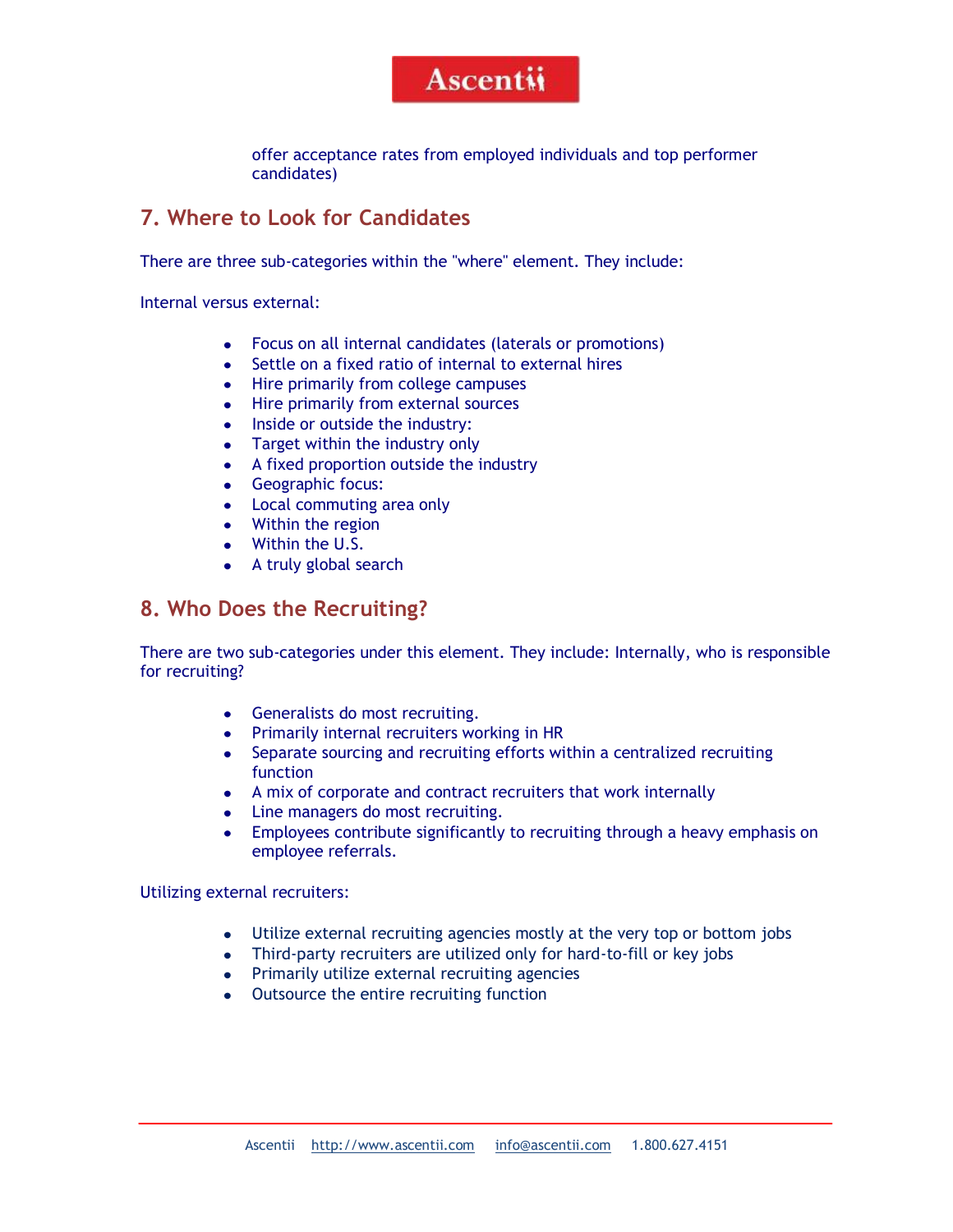### **9. Primary Sourcing Tools**

Identifying candidates and convincing them to apply is essential to great recruiting. Some of the possible sourcing focus areas include:

- Traditional media (newspapers, walk-ins)
- Sourcing using events (job fairs and industry events)  $\bullet$
- $\bullet$ Traditional Internet sourcing (large and niche job boards)
- $\bullet$ Nontraditional Internet sourcing (Google-type name search for passives; chat rooms)
- $\bullet$ Employment branding (a long-term sourcing strategy to build a steady longterm supply of candidates)
- Acquiring intact teams and a large amount of talent through mergers and acquisitions (buy firms for talent)

#### **10. What skills should you prioritize when selecting candidates?**

When selecting the most appropriate candidates from the candidate pool organizations can use a variety of approaches. Those target skills or competencies could include:

- Hiring brains or intelligence
- Selecting based primarily on personality
- $\bullet$ Selecting based on the technical skills required for this job
- $\bullet$ Selecting based on skills (technical and people) required for this and "the next" job
- Selecting primarily based on pre-identified, company-wide competency needs  $\bullet$ (present and future)
- Selecting primarily based on the candidate's experience (industry or job)  $\bullet$
- Selecting primarily based on the candidate's contacts and network  $\bullet$
- $\bullet$ Selecting the "best athlete" available at the time (hire and then find the best job for them)
- Selecting primarily based on cultural fit

#### **11. How to assess candidates**

An essential part of any recruiting strategy is the process you will utilize to assess the candidates. Common choices include:

- Interviews
- Personality tests
- $\bullet$  . Skills tests
- References (business, personal or educational)  $\bullet$
- Grades or academic performance (primarily for college hires)  $\bullet$
- $\bullet$ Drug screening
- Job simulations  $\bullet$
- $\bullet$ On-the-job assessment (primarily for temp-to-permanent conversions)
- Hire more than you need and intentionally "wash out" the poor performers  $\bullet$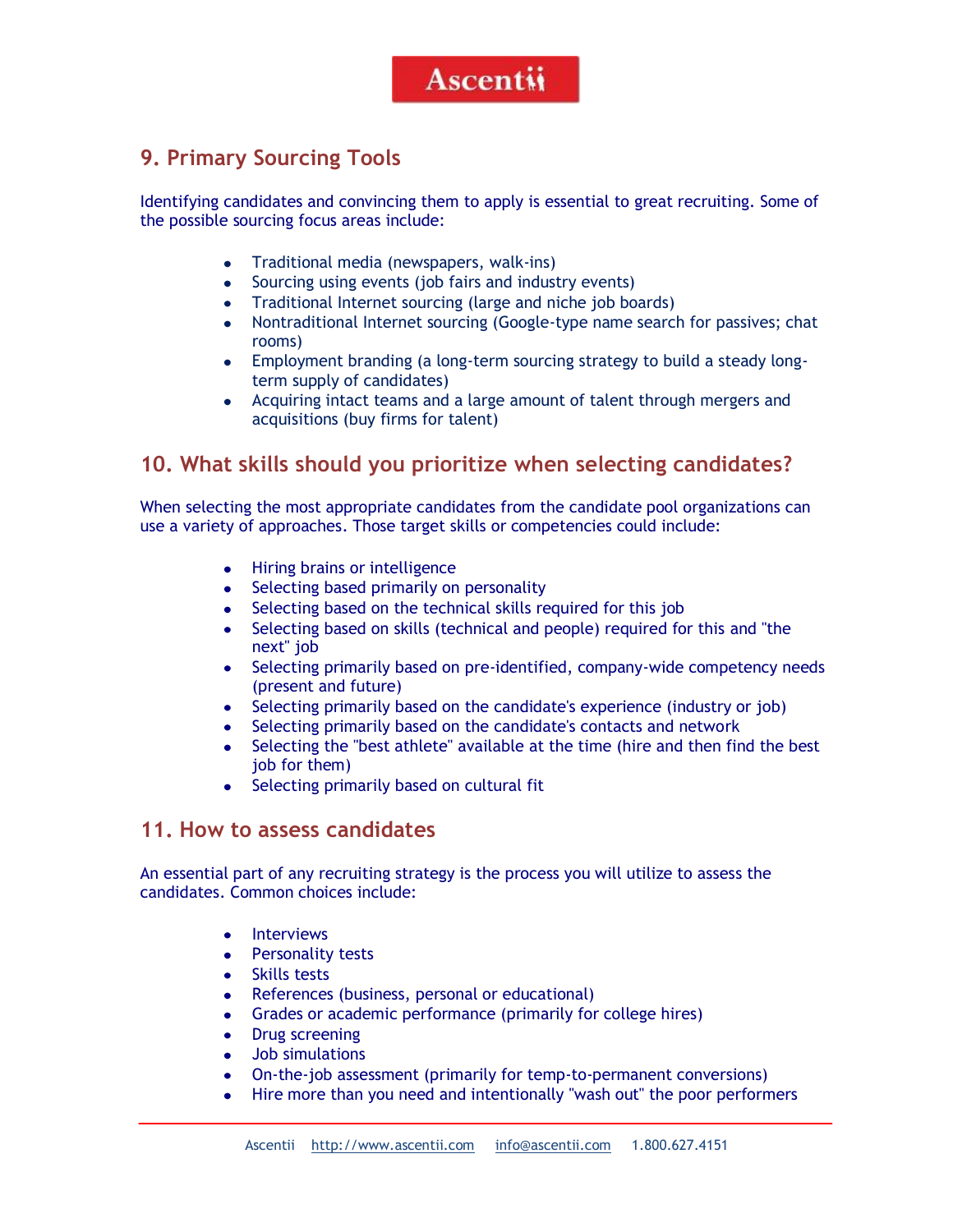### **12. Primary Sales Approach**

Candidates can be "sold" on a job and company based on a variety of strategies. They often include:

- Compensation
- Opportunities for promotion  $\bullet$
- $\bullet$ **Benefits**
- A great team and manager
- An excellent culture and values
- $\bullet$ Bonus and stock option opportunities
- Challenge, growth, and learning opportunities
- The firm's employment brand and image

Very much like a roadmap you use when traveling, a recruiting strategy tells you where, when, and what you need to do in order to meet organizational goals. More specifically, it gives the recruiting department (and the recruiting professionals in it) a focus and a direction.

A recruiting strategy gives recruiting managers guidance about what they should do more of and less of. It also helps ensure that everyone on the recruiting team understands the priorities of the business and how recruiting can have an impact on the business. That's why, when putting together a recruiting strategy, it's important to make sure that the process you use to develop the strategy is logical and straightforward.

#### **18 Steps in Developing a Recruiting Strategy**

There are no shortcuts in developing a recruiting strategy. It takes a logical process and numerous inter-related steps. Each of these steps are outlined below.

**1. Determine accountability for the strategy.**

Start the recruiting strategy development process by appointing an individual to manage it. Clear accountability for developing and maintaining the appropriate recruiting strategy must be made clear the very beginning.

This individual and the team they select will manage the planning process, but it is critical that they should not own the process or the final strategy. Great strategies cannot be developed in a vacuum. In order to have a successful strategy, recruiting managers, recruiters and recruiting support personnel throughout the organization need to feel that they "own" both the process and the resulting strategy. If they don't, there is a strong likelihood that they will either ignore the final strategy or not understand it. In either case, the net result will be that it will not be completely implemented.

Similar to a plan for a family trip, the strategy needs multiple inputs from individuals with different perspectives and "power bases," who can help identify roadblocks and steer the strategy team in the right direction. Once you have assigned accountability and assembled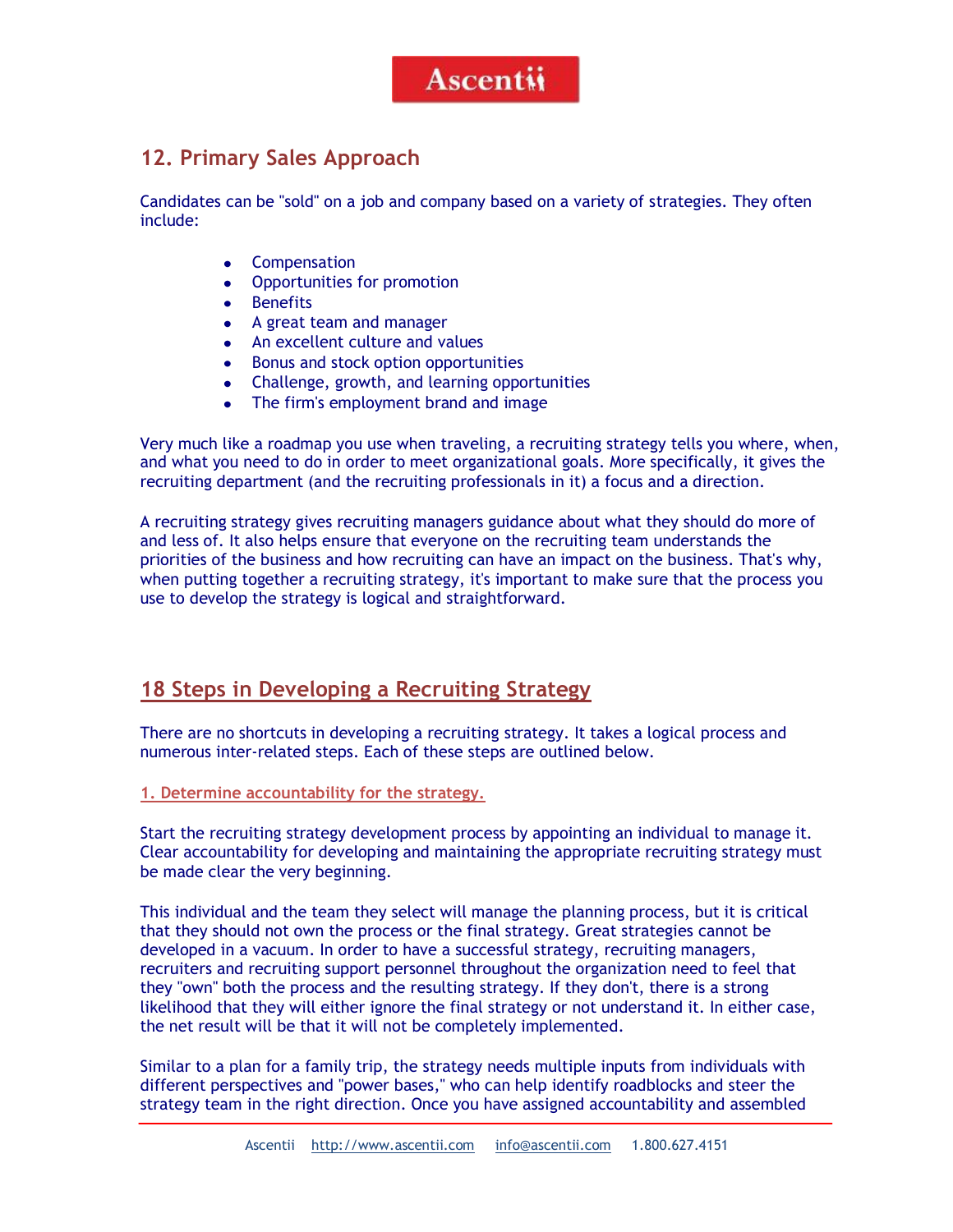your team, I recommend that they utilize these remaining steps as a guide for setting goals and developing your recruiting strategy.

#### **2. Identify the business and overall HR goals of the firm.**

It's important to realize upfront that recruiting priorities and goals can't be set independently; they are dependent on already-established business and HR goals and objectives.

When reviewing your company's business and HR goals, be sure that your recruiting strategy is in a similar physical format and that the recruiting goals are closely aligned with or are clearly related to the already-established corporate and HR goals. To identify overall business goals, review the firm's overall business strategy created by the board of directors or your executive management team. If you have the time and the access to it, it's important to review this overall business plan and strategy to ensure that you understand where the business is going.

Another source for identifying key business goals is your CEO's bonus plan. In almost all cases, whatever the CEO or senior officers are measured and rewarded on is, by definition, what is most important to the firm. Of course, if you closely "mirror" them with your key recruiting goals, you help to guarantee that your recruiting goals will directly support the highest priority business goals.

Follow a similar process in order to identify the established HR strategy, goals, and plan. I must warn you upfront that the majority of HR departments have no written strategy or strategic plan. As a result, it's difficult to assess whether your recruiting strategy, strategic plan, or even your goals are in line with what the overall HR function is trying to do. Don't let that deter you though; your efforts in recruiting might spur the rest of the HR department to follow your lead.

When developing your recruiting strategy, it is also important to limit your attention to only the highest priority business and HR goals and objectives; otherwise, you are likely to get bogged down with too many goals and thus increase the likelihood of confusion and the possibility of spreading your recruiting focus too broadly.

#### **3. Identify which business goals and which business units you wish to impact.**

For each major business goal you believe you can impact, you need to cascade down to recruiting to identify any possible links or connections between recruiting programs and corporate goals. Some recruiting departments go even further and prioritize different business units, product areas, managers, or even jobs, based on business priorities. The recruiting strategy then directs managers to provide priority services and extra resources to those prioritized areas.

Identifying goals you can impact means that you need to eventually translate these business goals into recruiting strategies and actions. For example, if the business goal is "Grow XYZ business by 20% in six months," the recruiting translation may include: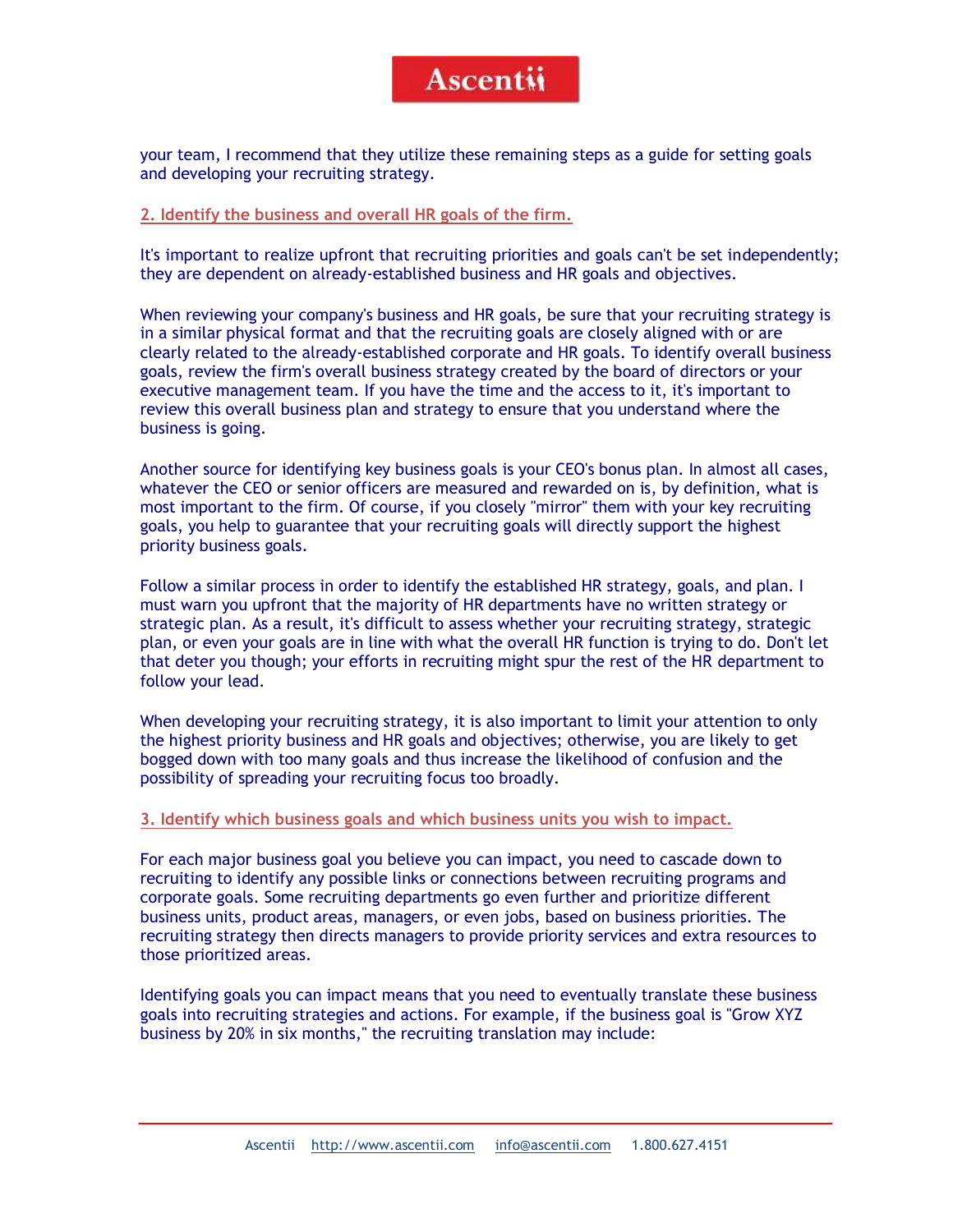- $\bullet$ Prepare to hire 20% more people
- Determine if the necessary skills to grow the business are present to allow for  $\bullet$ internal redeployment. If not, determine whether it is better to develop them through training or through "hiring the skills."
- Determine if top performers and already employed individuals are essential  $\bullet$ for meeting that high growth target.

#### **4. Identify any possible (future) changes to the internal or external business environment.**

Forecast any possible changes in the business or recruiting environment in the next few years that may force recruiting (and the business) to reassess its current strategy, approach, programs, or process. Developing a "static" recruiting strategy that does not change with the shifting economic and business environment is a common but disastrous approach.

With the constant ups and downs of talent wars, it is critical that any recruiting strategy "flex" as the economy changes. Common environmental factors include globalization, new technologies, changing demographics, the unemployment rate, the availability of labor, company expansion into new geographic areas or products, and acquisitions or divestitures of business units.

#### **5. Determine who your primary customer is.**

Since recruiting can't please everyone in a corporation, it is important to first determine "who," by title, is your primary target customer. Whether you designate senior management (generally the best option), line managers, or applicants as your primary target, it's important to realize upfront that you can't set goals or measures without knowing who your primary customer is.

Once you have identified your customer, it's important to interview or survey them to ensure that you know their current expectations and their changing needs. Document your findings and get confirmation from your target customer to avoid errors. Realize upfront that expectations will change along the way, so develop a regular customer feedback process to capture these changing customer expectations.

**6. Select between the traditional "narrow" recruiting strategy and a broader talent management approach.**

Most traditional recruiting strategies limit their focus to recruiting. However, select organizations have gone the next step to adopt a broader talent management approach.

A talent management approach integrates many of the often independent HR functions relating to talent and recruiting into a single coordinated effort. Talent management is the acquisition, retention, movement, and release of workers in order to maximize the productivity of a company's "talent inventory."

In addition to the traditional functions of recruiting, a talent management strategy also encompasses: